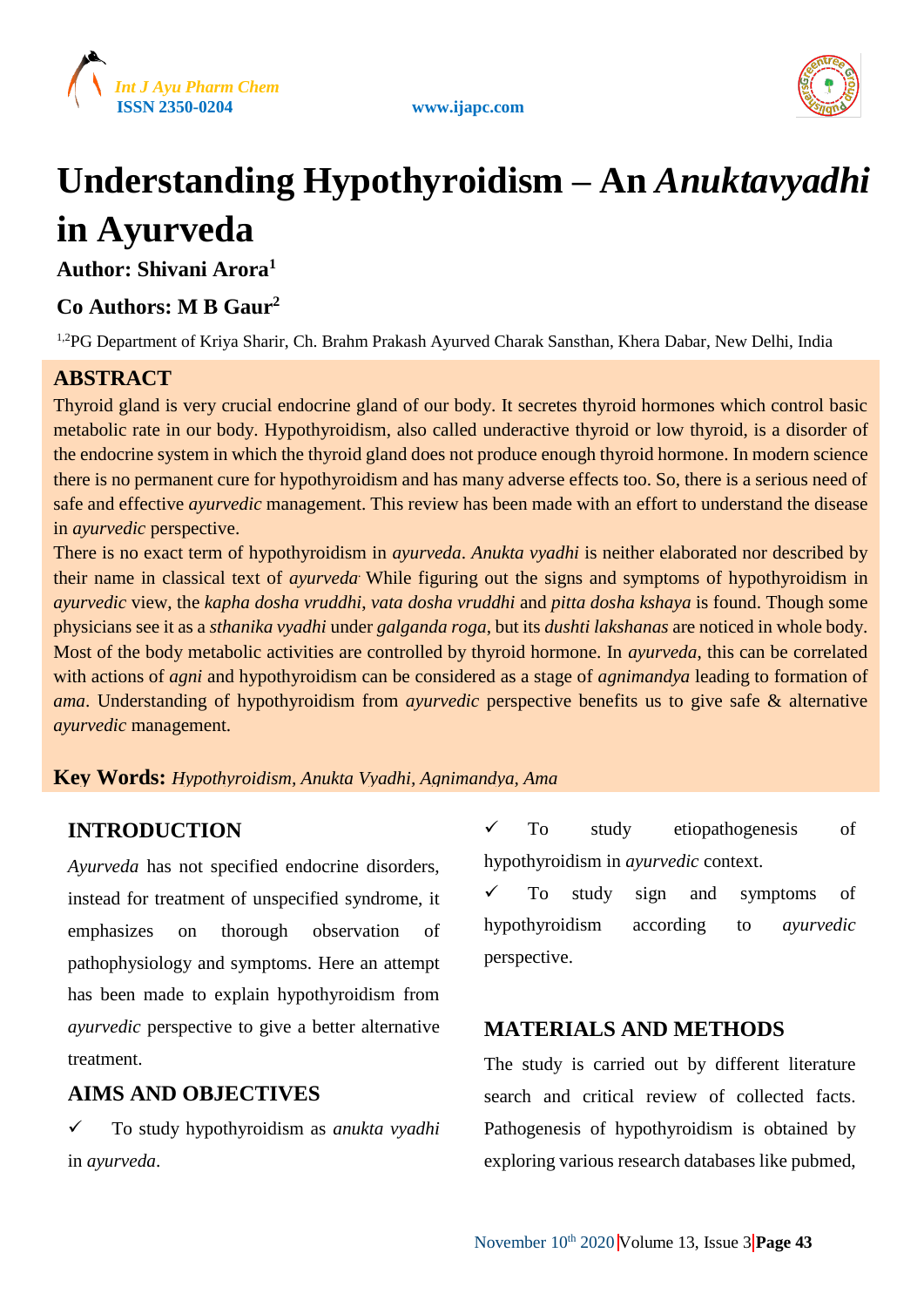### **ISSN 2350-0204 www.ijapc.com**



embase, and various national and international research databases. The study of various *ayurvedic* texts were made critically and an attempt is made to understand the pathogenesis of hypothyroidism.

### **THYROID HORMONE AND** *AGNI*

Majority of body metabolic functions are maintained by thyroid hormones according to modern system of medicine and through *agni* according to *ayurveda*. Metabolic effects of thyroid hormones can be noticed on each & every cell in the body then as well effect of *agni* also seen on each & every cell in the body. Thyroid hormone aids in carbohydrate, protein and fat metabolism<sup>1</sup> . Similarly *agni* digests and absorbs these substances at cellular level. Enhanced or diminished level of thyroid hormone disrupts the normal metabolism and results in hypothyroidism or hyperthyroidism. Impaired *agni* is the root cause of all imbalance and diseases<sup>2</sup>. Weakened *agni* causes vitiation of *doshas* and produces symptoms like that of hypothyroidism. Symptoms of hypothyroidism parallels with the symptoms produced by *kapha* and *vata*.

# **HYPOTHYROIDISM FROM MODERN AND**  *AYURVEDIC* **PERSPECTIVE**

# *NIDANA (ETIOLOGICAL FACTORS)*

Hypothyroidism is classified into<sup>3</sup>:-

 *PRIMARY (THYROID FAILURE):* due to deficient secretion of T3 and T4 hormones. Most common causes of primary hypothyroidism are iodine deficiency, autoimmune thyroid disease, drugs, congenital and iatrogenic.

# *SECONDARY (DUE TO PITUTARY TSH DEFICIENCY OR DUE TO HYPOTHALAMIC TRH DEFICIT).*

So far *ayurvedic hetu* is concerned; the etiological factors related to *agnimandya*, *kapha*-*vata prakopa* and *rasa pradoshaj nidana* will be responsible for genesis of hypothyroidism<sup>4</sup>.

### *SAMPRAPTI (PATHOGENESIS)*

Hypothyroidism results from either deficit of thyroid hormones or by resistance of peripheral tissues to thyroid hormone. Functions of thyroid hormone are similar to functions of *agni*. *Kapha kara aahar* - *vihar* causes *jatharagni mandya* which leads to formation of *ama* (undigested material). *Ama* causes obstruction in *srotas*. If process of *ama* formation advances, it brings about *dhatwagni mandya* which increases *dhatwgata malasanchaya* and causes morbid *dhatu* formation. *Vata* also get involved in pathogenesis as it gets vitiated by *kapha* and *ama*. *Agnimandya*, vitiated *kapha* and sluggish *vata* lowers the metabolic process throughout the  $body<sup>5</sup>$ .

- *Dosha kapha*, vata
- *Dushya rasa*, *meda* (mainly)
- *Agni agnimandya*
- *Adhisthana sarva sharir*
- *Udbhavsthana aamashaya*
- *Vyaktisthana sarva sharir*.

### *RUPA (CLINICAL PRESENTATION)*

The comparative study shows that about all symptoms of hypothyroidism can be integrated in *ama lakshana*.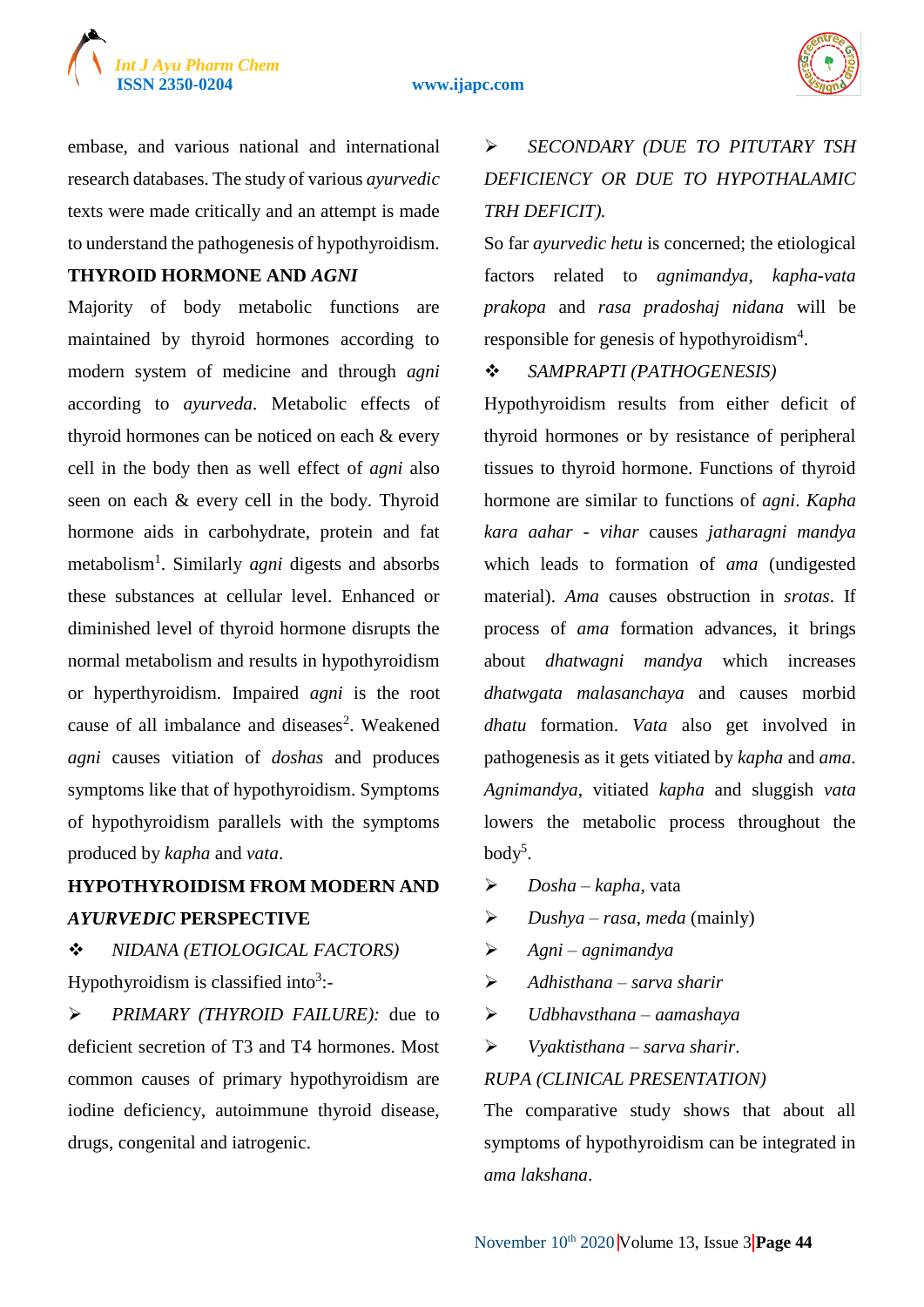

### **ISSN 2350-0204 www.ijapc.com**



| S.No. | <b>SYMPTOMS OF</b>        | AMA                   |
|-------|---------------------------|-----------------------|
|       | <b>HYPOTHYROIDISM</b>     | LAKSHANA <sup>7</sup> |
|       | Stunted growth,           | Srotoroadha           |
| 1.    | hoarseness of voice       |                       |
|       | Delayed development       | <b>Balbhrinsha</b>    |
| 2.    | milestones, mental        |                       |
|       | impairment, cold          |                       |
|       | intolerance               |                       |
|       | Oedematous puffy          | Gaurava               |
| 3.    | swollen look of face,     |                       |
|       | idiotic look, pot belly,  |                       |
|       | weight gain               |                       |
|       | Reduced respiratory       | Anil mudhata          |
| 4.    | rate, slow heart rate,    |                       |
|       | decreased hearing,        |                       |
|       | inability to concentrate, |                       |
|       | joint pain.               |                       |
|       | Lethargy, sleepiness      | Aalasya               |
| 5.    |                           |                       |
|       | Low BMR, decreased        | Aruchi, apakti        |
| 6.    | appetite                  |                       |
|       | Constipation, decreased   | Malsangha             |
| 7.    | perspiration              |                       |
|       | Thought process           | Klama                 |
| 8.    | slowdown, loss of         |                       |
|       | energy, fatigue, apathy   |                       |

### **DISCUSSION**

Though exact term for hypothyroidism is not described in *ayurveda*. However, a disease named *galganda* defined by neck swelling is well known. *Charaka* characterized it as a solitary swelling<sup>6</sup> while *sushruta* has described it as two encapsulated, big or small swelling, hanging like scrotum, in the anterior angle of neck<sup>7</sup>. *Galganda* can be correlated with the simple goiter, the non – inflammatory, non – neoplastic condition of thyroid gland<sup>8</sup>.

*Agnimandya* is the vitiated state where *agni* is unable to digest even the limited quantity of ingested food. Due to improper digestion *agnimandya* leads to formation of *ama* and the comparative study shows that almost all symptoms of hypothyroidism are in parallel with *ama lakshana*.

Hypothyroidism results in various signs and symptoms which are similar to symptoms of *kapha* – *vata* increment. *Kapha* symptoms like weight gain, puffy appearance of body, sluggishness, hoarseness of voice, loss of appetite etc... *vata* symptoms like bradycardia, menstrual disturbances, constipation, fatigue, muscle – joint pain, cold intolerance, dry – coarse skin, hairs etc… all these symptoms are produced due to hypo functioning of *agni* and *kapha* – *vata* increment.

### **CONCLUSION**

Although the disease hypothyroidism is not described in classical *ayurvedic* texts but *ayurvedic* system of medicine doesn't emphasize on naming the disease. It rather demands understanding the constitutional status of disease and adopting an appropriate treatment principle.

Functions of thyroid hormones are similar to functions of *agni*. Symptoms of *ama* and hypothyroidism are almost similar. *Nidana parivarjana* is the basic treatment of any disease in *ayurveda*. The sole causative factor of *ama* formation is *agnimandya*. Thus the etiology of *agnimandya* can be considered as *nidana* of *ama*.

### **ETIOLOGY OF** *AMA<sup>9</sup> :*

*Abhojanat***:** fasting

 **Ajeerna** *bhojana***:** eating even after indigestion

*Ati bhojana***:** over eating

*Vishamashana***:** improper eating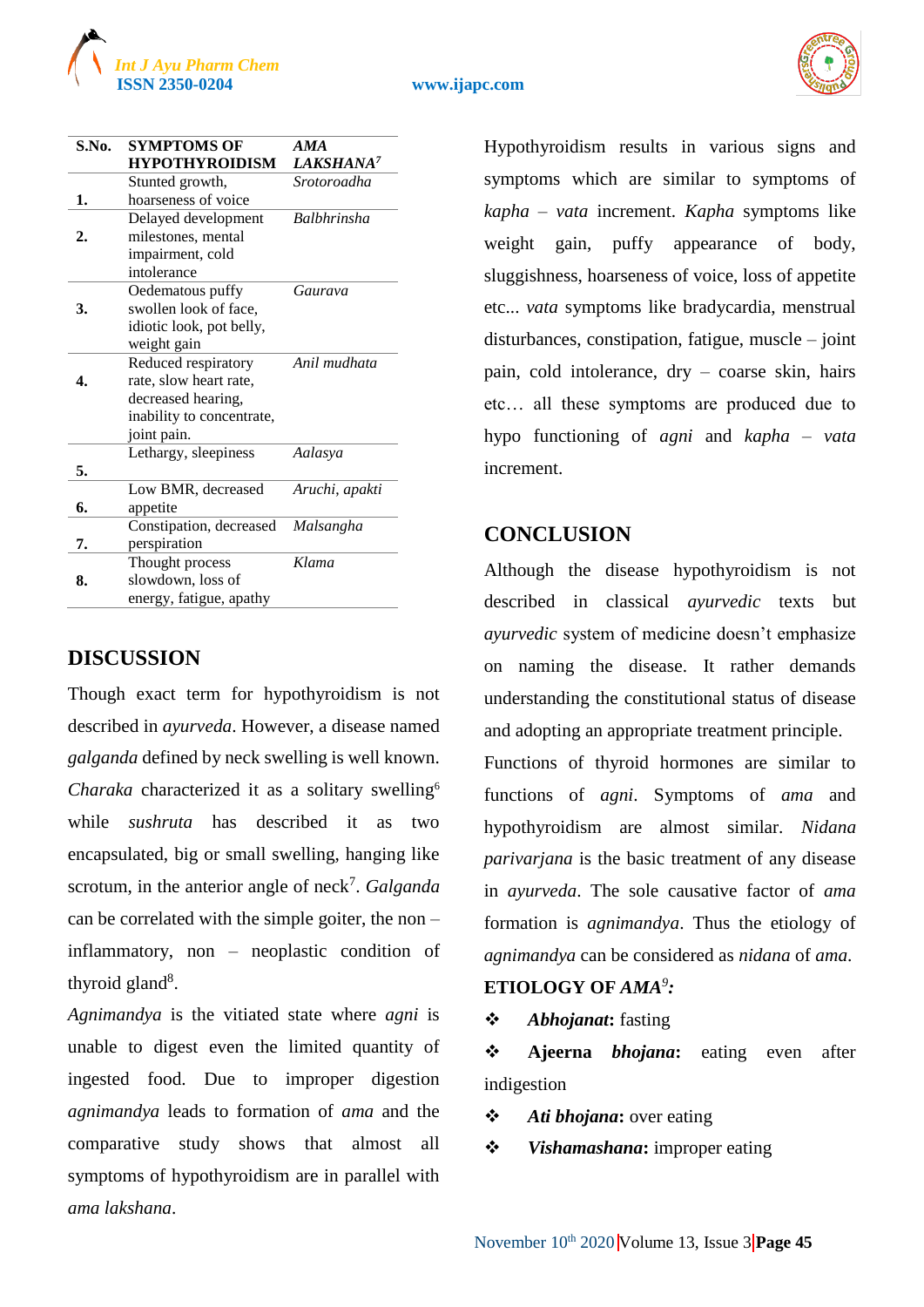

 *Asatmya***,** *guru***,** *shita***,** *ati ruksha***,**  *samdushta bhojanat***:** ingestion of allergic, heavy, frozen, excessive dry and contaminated food.

 *Vyadhi karshanat***:** emaciation of body due to chronic disorders

 *Desha***,** *kala***,** *ritu vaishmyat***:** alteration in region, time and season.

 *Virechan***,** *vaman***,** *sneha vibhramat***:** deranged *sneha*, *vaman* and *virechan karma*

 **Vega** *vidharnat***:** suppressing natural urges. We see that, many of the causes of *ama dosha* are dietary. Thus by only *nidana parivarjana* of *ama dosha*, we can give symptomatic relief to the patient and restrain further advancement of the disease. Hence based on pathogenesis of hypothyroidism it can be understood that, it mainly occurs due to *agnimandya*, *kapha prakopak* and *rasa pradoshaj aahar* – *vihar*. These factors must be kept in mind during management of hypothyroidism.